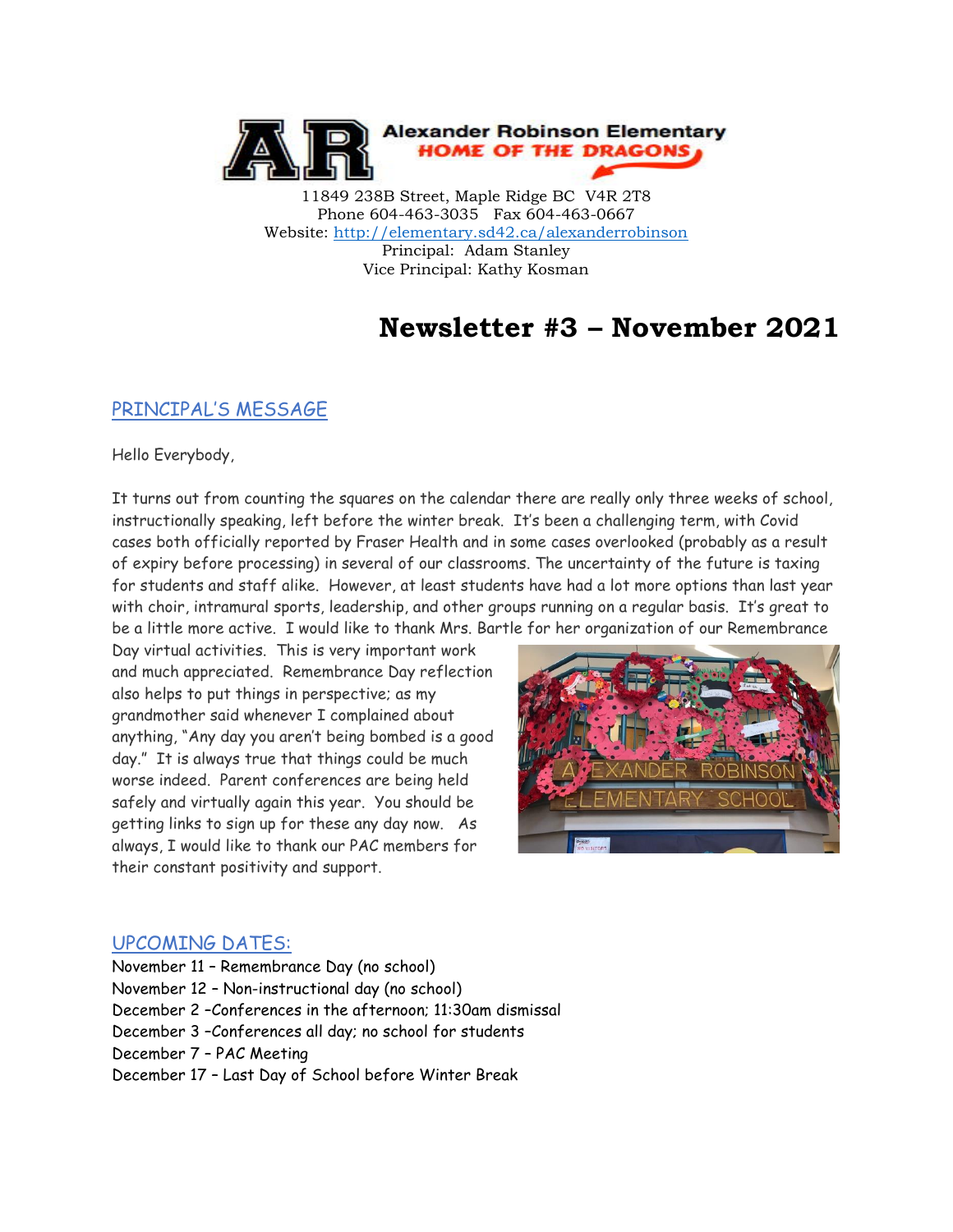## REMEMBRANCE DAY IN DIVISION 18

Mrs. Kadonoff's Grade 1/2 class has worked on a special project in conjunction with an SFU gerontology student to make a veteran have a special Remembrance Day. An intergenerational project, this allows students to interact virtually with a Korean War veteran and follow this up by sending hand-made cards and pictures to him personally. Thanks to everyone who has helped make this a reality.

# DAILY HEALTH CHECK

Please do a daily check with your children before sending them to school. IF YOUR CHILD IS NOT FEELING WELL, PLEASE KEEP THEM HOME. Thank you for helping keep the community safe.

#### <https://www.k12dailycheck.gov.bc.ca/healthcheck?execution=e1s1>

# DRESS FOR THE WEATHER



As we are well into the cold, wet months, be sure to dress your kids appropriately for the weather with coats, boots, umbrellas, etc. We go outside at recesses and lunches every day, so a spare set of clothes in your child's backpack is a good idea. Getting out in the fresh air keeps us healthy and reduces the amount of time we spend in the building!

# STUDENT CONFERENCES

Alexander Robinson follows the Student Inclusive Conference model for reporting, this year, in keeping with the times of Covid, this will be a different experience. Conferences will be held by videocall, will be shorter (between five and ten minutes) and focused on the specific goals students should work to achieve. It is expected that students will be present for the session and contribute to the discussion. Please make sure that you are available on time for your conference as the timelines are quite tight.

**Thursday, December 2, 2021 –** Early Dismissal at 11:30 for the afternoon conferences

**Friday, December 3, 2021 –** No school as conferences will be taking place all day